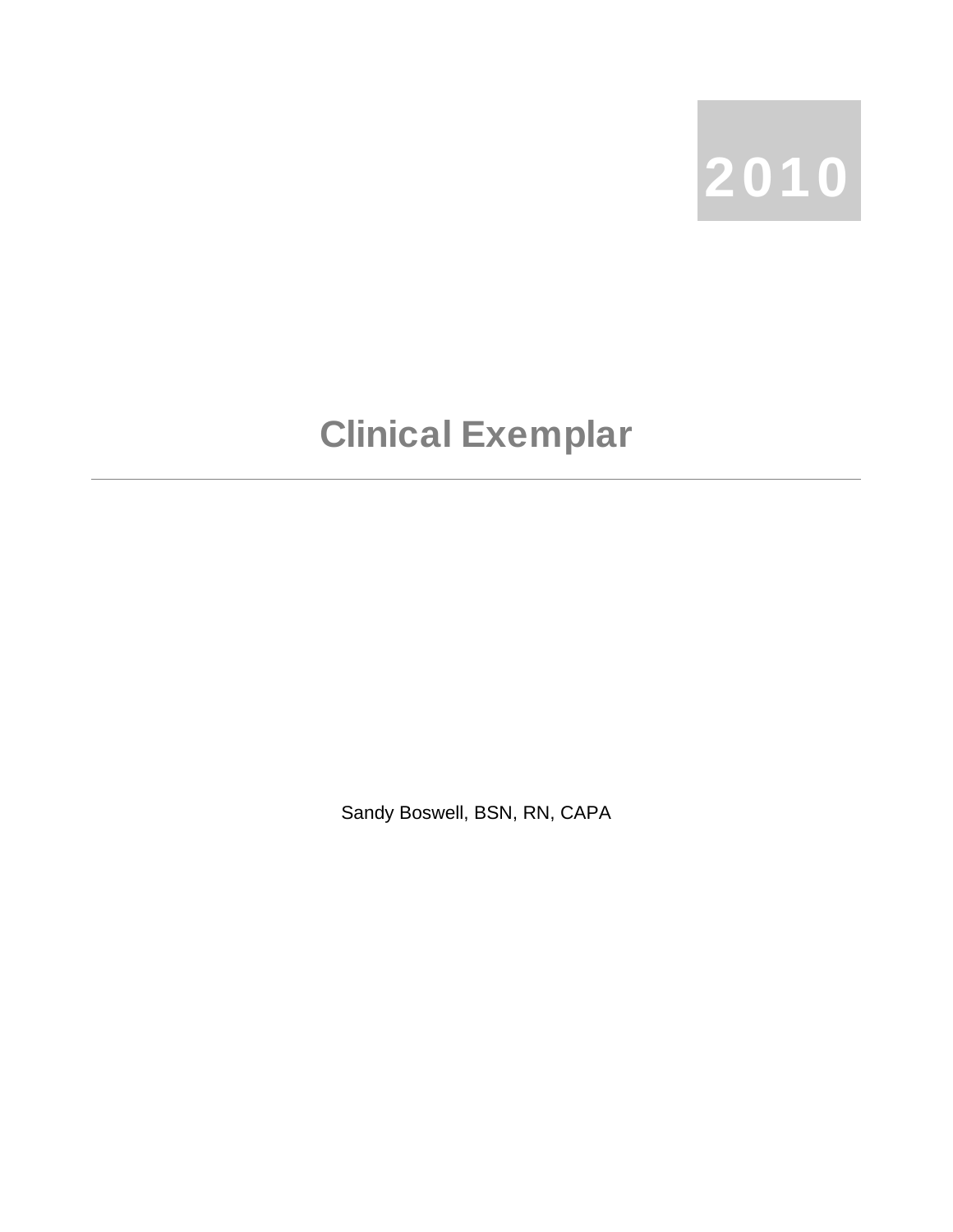## **Story** 6

## DOWN SYNDROME

rocessing and assessing a patient on arrival in SPPU is like putting pieces of a puzzle together. Each piece of the puzzle helps admitting nurses have a clearer picture of a patient, who arrives as a stranger and becomes a distinct individual through our assessments. First, the nurse starts with the operating  $\sum_{\text{re}}$ 



room schedule, which provides the initial pieces to the puzzle, the name, age, procedure, and doctor for the patient . If we are lucky, the patient's chart contains a history and physical to help with the upcoming assessment of our pa tient. This provides the nurse with real clues as to what challenges she will meet and what direction she will take which will

enable her to best meet the needs of patients. For me, the most memorable admissions are ones where my patients have presented with needs, different from the norm.

patient was a 40 year Asian male with Down syndrome who would be undergoing unanswered questions. What would the patient's maturity level be? Would I be support system did the patient have? How could I support the family? Would process by bringing the patient in from the waiting room to a cubicle, giving him a her experience with patients allows her to help me with assessment. By the time I introduced myself, I already knew that the patient had a strong, family support system that spoke English, and that he was extremely cooperative. Recently, as I read my patient's history and physical, I felt my adrenaline level rising as I realized my patient was going to be challenging and exciting. My laparoscopic cholecystectomy. Right away, my mind started racing with able to get an iv in? Should I use EMLA cream as I would for a child? What there be a language barrier? My first answers came when our aide, Lolo, presented me with vital signs that she had taken as she started the admissions patient gown and bags for clothing. Lolo is invaluable to me as a nurse, because

Three women were with my patient; one was the patient's sister. I soon learned that the family was Vietnamese, but spoke English. My patient was nonverbal, but understood some things when his sister spoke to him in Vietnamese.